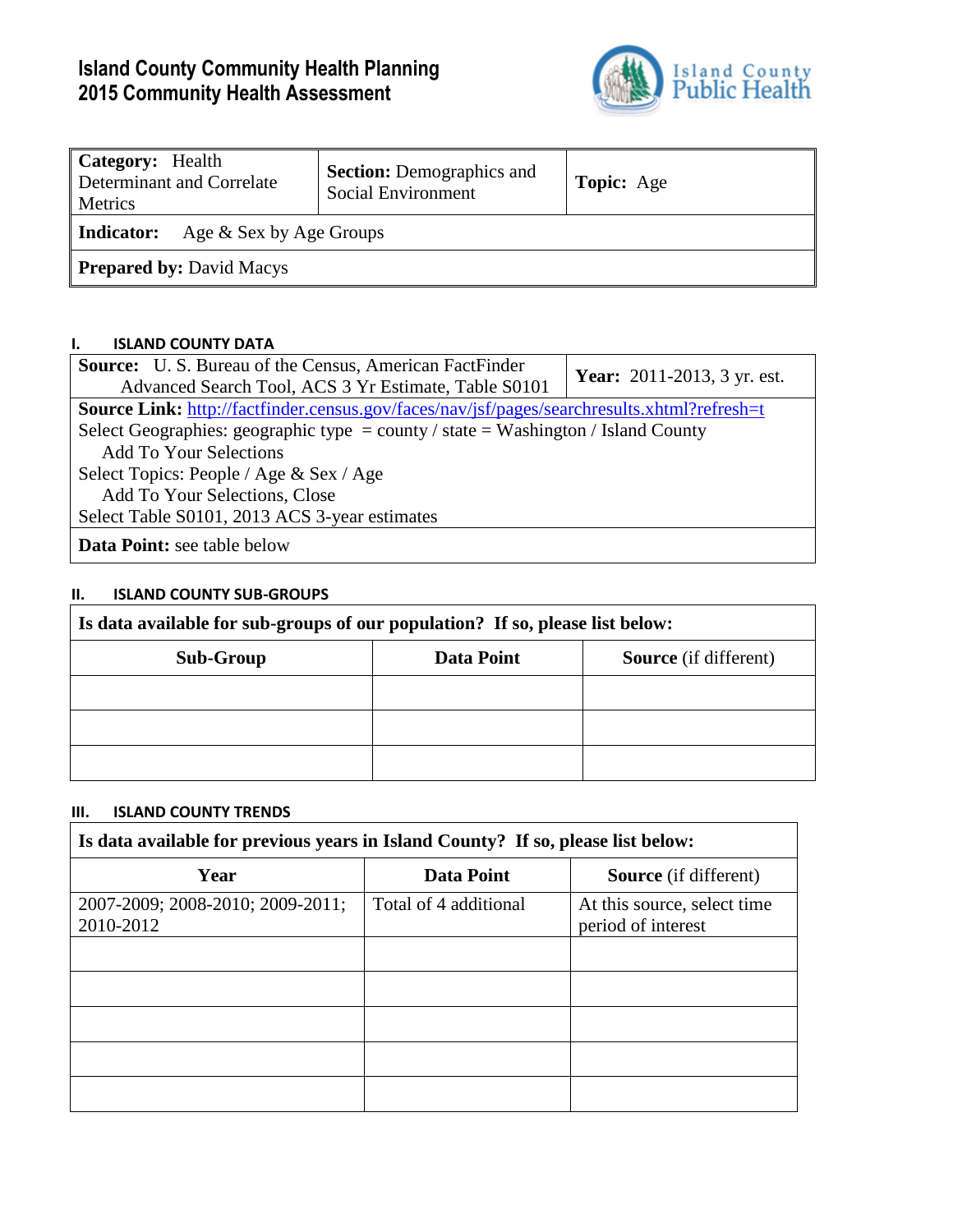#### **IV. WASHINGTON STATE**

| <b>Source:</b>                                                                                   | Year: |  |  |
|--------------------------------------------------------------------------------------------------|-------|--|--|
| <b>Source Link:</b> same as in Block I. but start with Geographic Type = state instead of county |       |  |  |
| <b>Data Point:</b>                                                                               |       |  |  |

## **V. UNITED STATES**

| <b>Source:</b><br>  Year: |  |
|---------------------------|--|
|---------------------------|--|

**Source Link:** same as in Block I. but skip Geographies and data table defaults to US national

# **Data Point:**

## **VI. STANDARD OR GOAL**

| <b>Source:</b>           |  |
|--------------------------|--|
| <b>Source Link:</b>      |  |
| <b>Standard or Goal:</b> |  |

| <b>AGE AND SEX</b>          |        | <b>Island County</b> |            |        |               |            |        |               |          |
|-----------------------------|--------|----------------------|------------|--------|---------------|------------|--------|---------------|----------|
| <b>ACS 3-Yr Est - S0101</b> |        | <b>Total</b>         |            |        | <b>Male</b>   |            |        | <b>Female</b> |          |
| 2011-2013                   | $\#$   | $\frac{0}{0}$        | <b>MoE</b> | #      | $\frac{0}{0}$ | <b>MoE</b> | #      | $\frac{0}{0}$ | MoE      |
| Total population            | 79,027 | 100%                 | n/a        | 39,373 | 50%           | $+/-296$   | 39,654 | 50%           | $+/-296$ |
| Under 5 years               | 4,505  | 5.7%                 | $+/-0.1$   | 2,284  | 5.8%          | $+/-0.5$   | 2,221  | 5.6%          | $+/-0.5$ |
| 5 to 9 years                | 3,951  | 5.0%                 | $+/-0.5$   | 2,126  | 5.4%          | $+/-0.8$   | 1,784  | 4.5%          | $+/-0.7$ |
| 10 to 14 years              | 4,584  | 5.8%                 | $+/-0.6$   | 2,284  | 5.8%          | $+/-0.9$   | 2,300  | 5.8%          | $+/-0.8$ |
| 15 to 19 years              | 4,505  | 5.7%                 | $+/-0.4$   | 2,520  | 6.4%          | $+/-0.7$   | 1,983  | 5.0%          | $+/-0.4$ |
| 20 to 24 years              | 5,532  | 7.0%                 | $+/-0.4$   | 2,992  | 7.6%          | $+/-0.6$   | 2,538  | 6.4%          | $+/-0.5$ |
| 25 to 29 years              | 4,979  | 6.3%                 | $+/-0.3$   | 2,717  | 6.9%          | $+/-0.5$   | 2,260  | 5.7%          | $+/-0.3$ |
| 30 to 34 years              | 4,267  | 5.4%                 | $+/-0.3$   | 2,205  | 5.6%          | $+/-0.6$   | 2,062  | 5.2%          | $+/-0.4$ |
| 35 to 39 years              | 3,793  | 4.8%                 | $+/-0.6$   | 1,851  | 4.7%          | $+/-0.8$   | 1,943  | 4.9%          | $+/-0.6$ |
| 40 to 44 years              | 4,426  | 5.6%                 | $+/-0.6$   | 2,166  | 5.5%          | $+/-0.9$   | 2,260  | 5.7%          | $+/-0.7$ |
| 45 to 49 years              | 4,663  | 5.9%                 | $+/-0.3$   | 2,205  | 5.6%          | $+/-0.5$   | 2,459  | 6.2%          | $+/-0.4$ |
| 50 to 54 years              | 5,453  | 6.9%                 | $+/-0.2$   | 2,677  | 6.8%          | $+/-0.4$   | 2,736  | 6.9%          | $+/-0.1$ |
| 55 to 59 years              | 6,085  | 7.7%                 | $+/-0.6$   | 2,717  | 6.9%          | $+/-0.8$   | 3,371  | 8.5%          | $+/-0.8$ |
| 60 to 64 years              | 6,401  | 8.1%                 | $+/-0.6$   | 3,150  | 8.0%          | $+/-0.8$   | 3,252  | 8.2%          | $+/-0.8$ |
| 65 to 69 years              | 5,295  | 6.7%                 | $+/-0.5$   | 2,520  | 6.4%          | $+/-0.6$   | 2,776  | 7.0%          | $+/-0.7$ |
| 70 to 74 years              | 4,188  | 5.3%                 | $+/-0.5$   | 1,969  | 5.0%          | $+/-0.6$   | 2,181  | 5.5%          | $+/-0.7$ |
| 75 to 79 years              | 2,450  | 3.1%                 | $+/-0.4$   | 1,339  | 3.4%          | $+/-0.5$   | 1,110  | 2.8%          | $+/-0.5$ |
| 80 to 84 years              | 1,818  | 2.3%                 | $+/-0.3$   | 748    | 1.9%          | $+/-0.4$   | 1,071  | 2.7%          | $+/-0.5$ |
| 85+ years                   | 2,134  | 2.7%                 | $+/-0.4$   | 787    | 2.0%          | $+/-0.5$   | 1,348  | 3.4%          | $+/-0.6$ |
| Median age, years           | 43.9   |                      | $+/-0.4$   | 41.6   |               | $+/-0.8$   | 46.4   |               | $+/-0.8$ |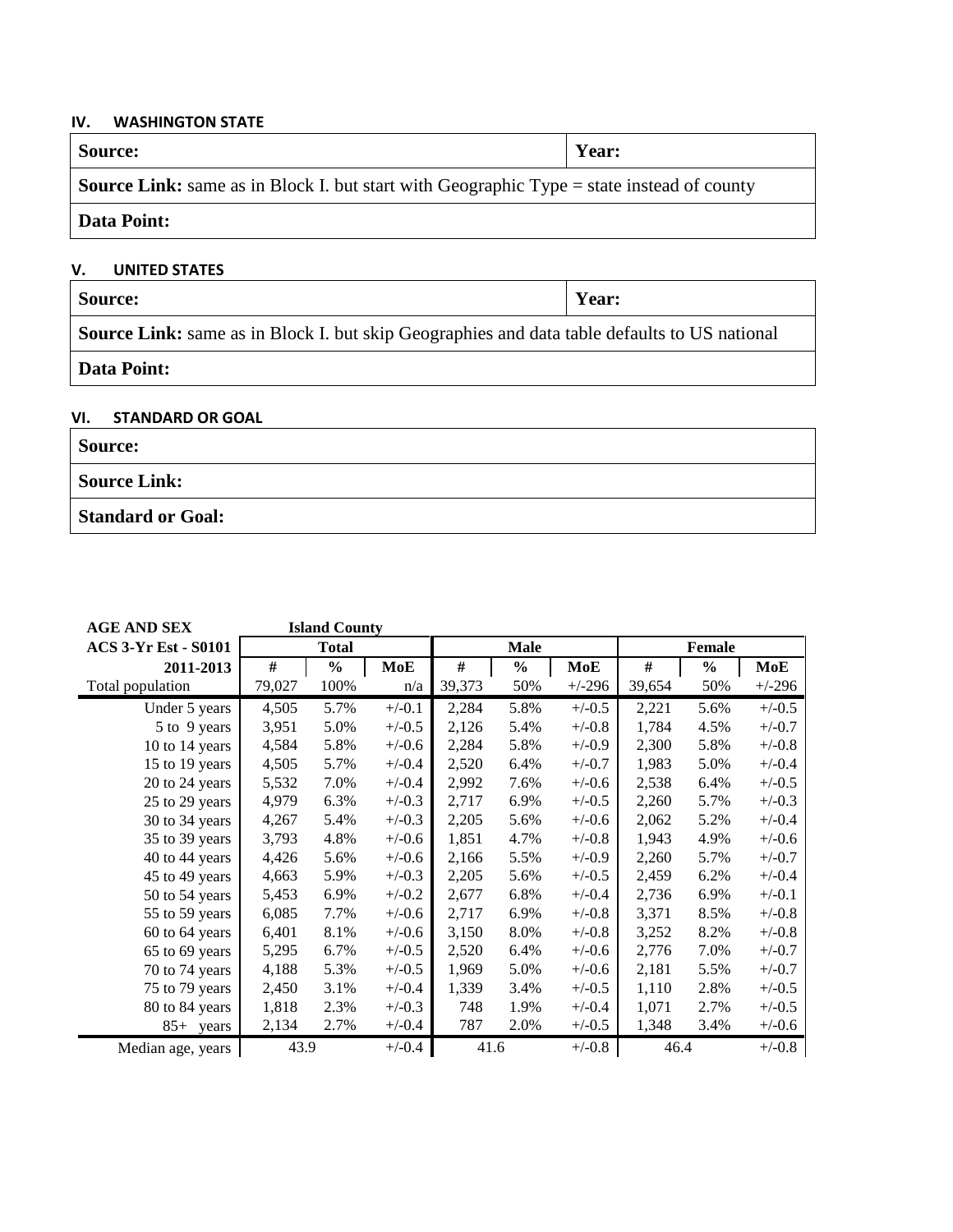= Island County values *less than* those of WA or US = Island County values *greater than* those of WA or US

| <b>Population by</b>                | <b>Total</b>       |              |               |                 | <b>Male</b>  |               | <b>Female</b>   |              |               |  |
|-------------------------------------|--------------------|--------------|---------------|-----------------|--------------|---------------|-----------------|--------------|---------------|--|
| Age Group & Sex                     | <b>US National</b> | <b>WA</b>    | <b>Island</b> | <b>US</b>       | <b>WA</b>    | <b>Island</b> | <b>US</b>       | <b>WA</b>    | <b>Island</b> |  |
| <b>ACS 3-Yr Est Table</b>           |                    | <b>State</b> | Co            | <b>National</b> | <b>State</b> | Co            | <b>National</b> | <b>State</b> | Co            |  |
| <b>S0101</b>                        |                    |              |               |                 |              |               |                 |              |               |  |
| Total population                    | 313,861,723        | 6,896,071    | 79,027        | 49.2%           | 49.9%        | 49.8%         | 50.8%           | 50.1%        | 50.2%         |  |
| <b>AGE</b>                          |                    |              |               |                 |              |               |                 |              |               |  |
| Under 5 years                       | 6.4%               | 6.4%         | 5.7%          | 6.6%            | 6.6%         | 5.8%          | 6.1%            | 6.3%         | 5.6%          |  |
| 5 to 9 years                        | 6.5%               | 6.3%         | 5.0%          | 6.8%            | 6.5%         | 5.4%          | 6.3%            | 6.0%         | 4.5%          |  |
| 10 to 14 years                      | 6.6%               | 6.5%         | 5.8%          | 6.9%            | 6.5%         | 5.8%          | 6.3%            | 6.4%         | 5.8%          |  |
| 15 to 19 years                      | 6.8%               | 6.5%         | 5.7%          | 7.1%            | 6.6%         | 6.4%          | 6.6%            | 6.3%         | 5.0%          |  |
| 20 to 24 years                      | 7.2%               | 7.1%         | 7.0%          | 7.4%            | 7.4%         | 7.6%          | 6.9%            | 6.7%         | 6.4%          |  |
| 25 to 29 years                      | 6.8%               | 7.1%         | 6.3%          | 7.0%            | 7.4%         | 6.9%          | 6.6%            | 6.9%         | 5.7%          |  |
| 30 to 34 years                      | 6.7%               | 7.0%         | 5.4%          | 6.8%            | 7.2%         | 5.6%          | 6.5%            | 6.9%         | 5.2%          |  |
| $\overline{35}$ to 39 years         | 6.3%               | 6.4%         | 4.8%          | 6.3%            | 6.6%         | 4.7%          | 6.2%            | 6.3%         | 4.9%          |  |
| 40 to 44 years                      | 6.7%               | 6.8%         | 5.6%          | 6.8%            | 6.9%         | 5.5%          | 6.6%            | 6.7%         | 5.7%          |  |
| 45 to 49 years                      | 6.9%               | 6.8%         | 5.9%          | 6.9%            | 6.8%         | 5.6%          | 6.9%            | 6.7%         | 6.2%          |  |
| 50 to 54 years                      | 7.2%               | 7.2%         | 6.9%          | 7.2%            | 7.2%         | 6.8%          | 7.2%            | 7.2%         | 6.9%          |  |
| 55 to 59 years                      | 6.6%               | 6.7%         | 7.7%          | 6.5%            | 6.6%         | 6.9%          | 6.7%            | 6.9%         | 8.5%          |  |
| 60 to 64 years                      | 5.7%               | 6.1%         | 8.1%          | 5.6%            | 5.9%         | 8.0%          | 5.9%            | 6.2%         | 8.2%          |  |
| $\overline{65}$ to 69 years         | 4.4%               | 4.5%         | 6.7%          | 4.2%            | 4.3%         | 6.4%          | 4.6%            | 4.6%         | 7.0%          |  |
| 70 to 74 years                      | 3.2%               | 3.1%         | 5.3%          | 3.0%            | 2.9%         | 5.0%          | 3.4%            | 3.2%         | 5.5%          |  |
| 75 to 79 years                      | 2.4%               | 2.2%         | 3.1%          | 2.1%            | 2.0%         | 3.4%          | 2.6%            | 2.3%         | 2.8%          |  |
| 80 to 84 years                      | 1.8%               | 1.7%         | 2.3%          | 1.5%            | 1.4%         | 1.9%          | 2.2%            | 1.9%         | 2.7%          |  |
| 85 years and over                   | 1.9%               | 1.8%         | 2.7%          | 1.3%            | 1.2%         | 2.0%          | 2.4%            | 2.3%         | 3.4%          |  |
|                                     |                    |              |               |                 |              |               |                 |              |               |  |
| <b>SELECTED AGE</b>                 |                    |              |               |                 |              |               |                 |              |               |  |
| <b>CATEGORIES</b>                   |                    |              |               |                 |              |               |                 |              |               |  |
| 5 to 14 years                       | 13.1%              | 12.8%        | 10.8%         | 13.6%           | 13.1%        | 11.2%         | 12.6%           | 12.4%        | 10.3%         |  |
| 15 to 17 years                      | 4.0%               | 3.9%         | 3.3%          | 4.2%            | 4.0%         | 3.6%          | 3.8%            | 3.8%         | 3.1%          |  |
| 18 to 24 years                      | 10.0%              | 9.7%         | 9.3%          | 10.4%           | 10.0%        | 10.5%         | 9.6%            | 9.3%         | 8.2%          |  |
| 15 to 44 years                      | 40.4%              | 40.9%        | 34.8%         | 41.5%           | 42.0%        | 36.8%         | 39.4%           | 39.8%        | 32.8%         |  |
| 16 years and over                   | 79.2%              | 79.5%        | 82.0%         | 78.4%           | 79.0%        | 81.2%         | 80.0%           | 80.1%        | 82.8%         |  |
| 18 years and over                   | 76.5%              | 76.9%        | 80.2%         | 75.6%           | 76.4%        | 79.4%         | 77.4%           | 77.5%        | 81.0%         |  |
| 60 years and over                   | 19.5%              | 19.2%        | 28.2%         | 17.7%           | 17.8%        | 26.8%         | 21.1%           | 20.6%        | 29.6%         |  |
| 62 years and over                   | 17.1%              | 16.7%        | 25.0%         | 15.4%           | 15.3%        | 23.7%         | 18.7%           | 18.0%        | 26.2%         |  |
| 65 years and over                   | 13.7%              | 13.1%        | 20.1%         | 12.2%           | 11.9%        | 18.8%         | 15.2%           | 14.4%        | 21.4%         |  |
| 75 years and over                   | 6.1%               | 5.6%         | 8.1%          | 4.9%            | 4.6%         | 7.3%          | 7.2%            | 6.6%         | 8.9%          |  |
|                                     |                    |              |               |                 |              |               |                 |              |               |  |
| <b>SUMMARY</b><br><b>INDICATORS</b> |                    |              |               |                 |              |               |                 |              |               |  |
| Median age (years)                  | 37.4               | 37.4         | 43.9          | 36.1            | 36.3         | 41.6          | 38.8            | 38.5         | 46.4          |  |
| Sex ratio (M per 100 F)             | 96.9               | 99.6         | 99.3          |                 |              |               |                 |              |               |  |
| Age dependency ratio                | 59.3               | 56.7         | 66.4          |                 |              |               |                 |              |               |  |
| Old-age dependency ratio            | 21.8               | 20.6         | 33.4          |                 |              |               |                 |              |               |  |
| Child dependency ratio              | 37.4               | 36.1         | 32.9          |                 |              |               |                 |              |               |  |
|                                     |                    |              |               |                 |              |               |                 |              |               |  |

Age dependency ratio  $=$  [(under-18 population + 65 and over population) / (18-to-64 population)] x 100.<br>Old-age dependency ratio  $=$  [(65 and over population) / (18-to-64 population)] x 100.

Old-age dependency ratio =  $[(65 \text{ and over population}) / (18\text{-to-64 population})] \times 100$ .<br>Child dependency ratio =  $[(under 18 population) / (18\text{-to-64 population})] \times 100$ .  $=$  [(under 18 population) / (18-to-64 population)] x 100.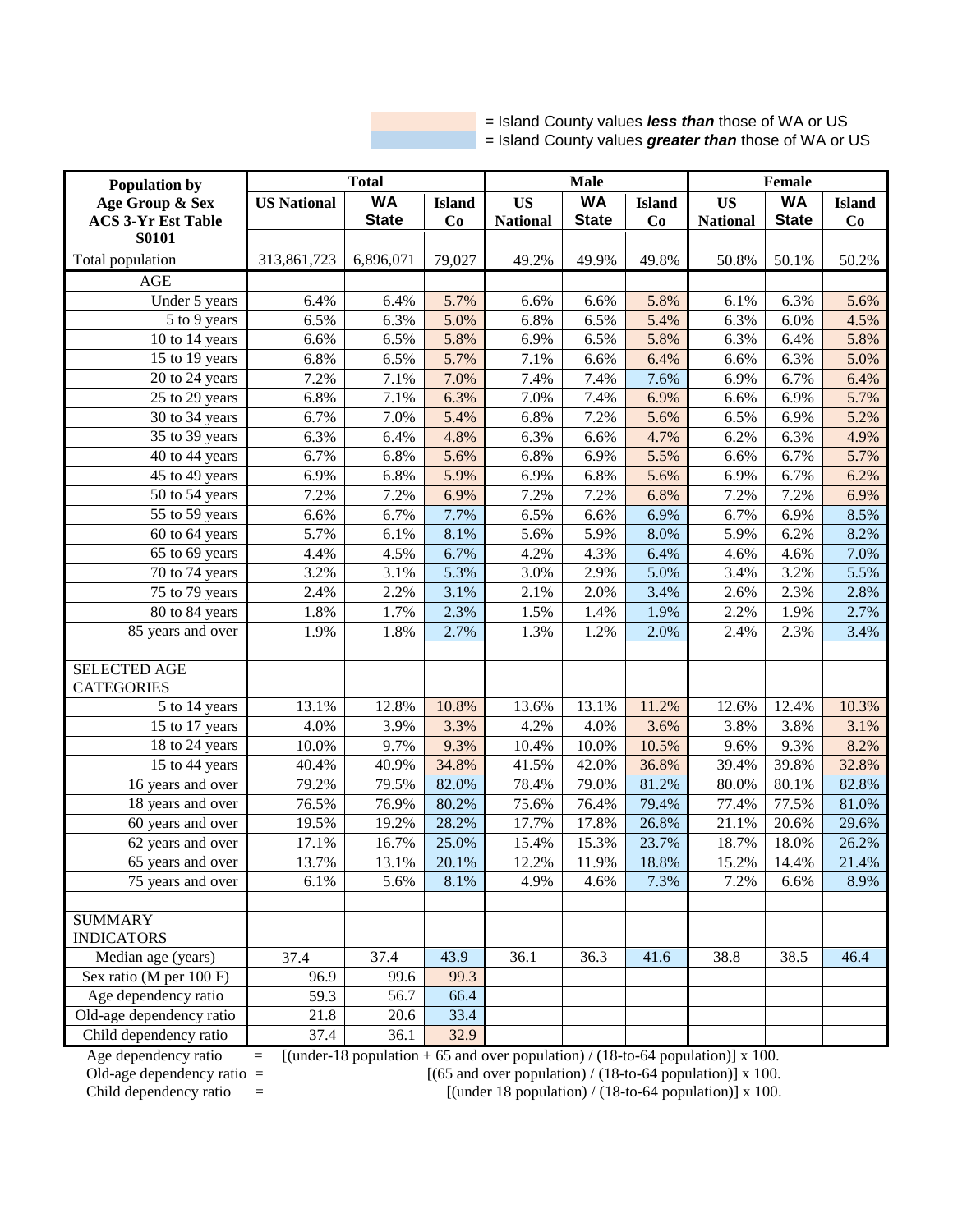